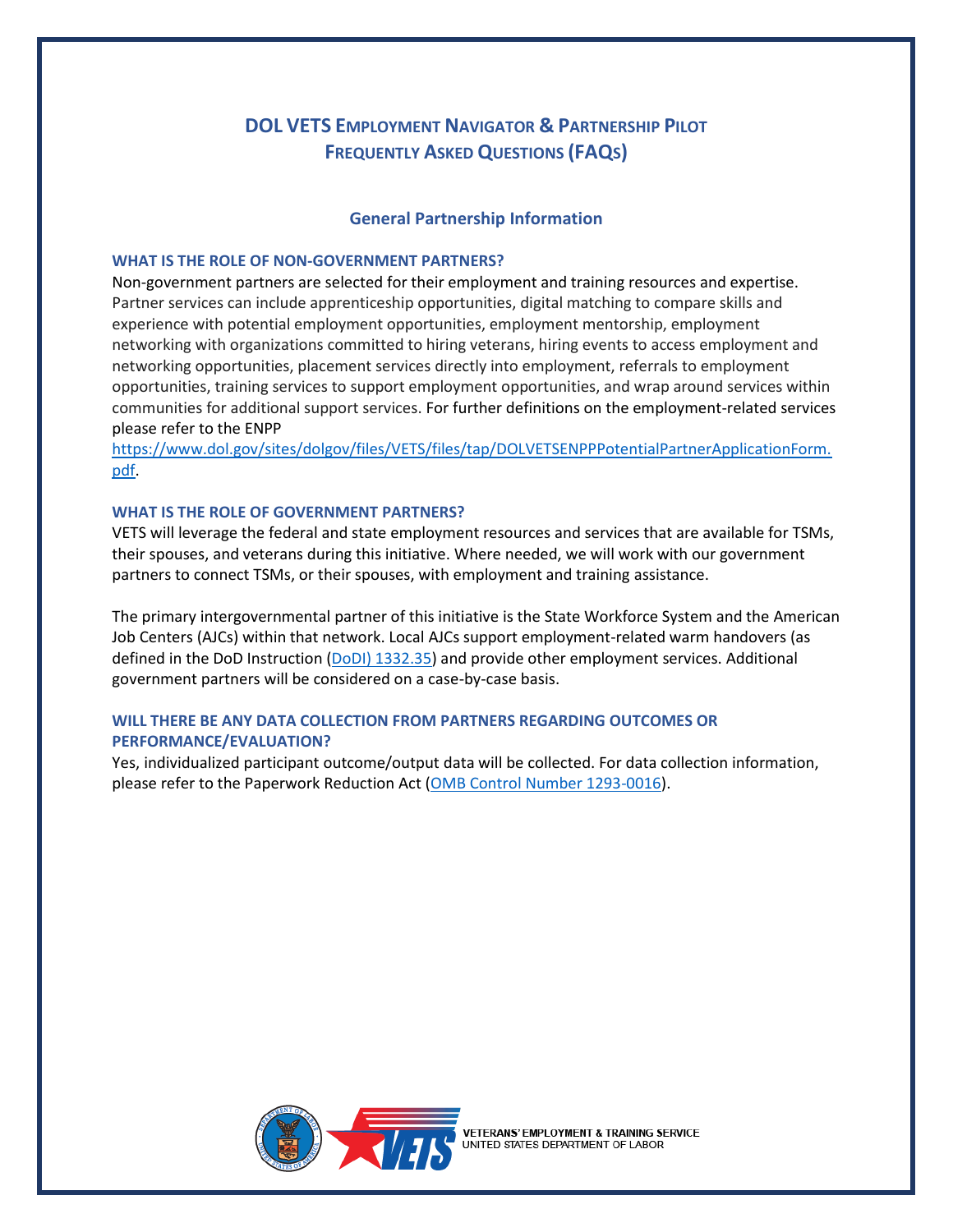# **Eligibility and Application**

### **WHAT IS THE PARTNERSHIP ELIGIBILITY CRITERIA FOR NON-GOVERNMENT PARTNERS?**

Eligibility criteria and definitions are available in the

[https://www.dol.gov/sites/dolgov/files/VETS/files/tap/DOLVETSENPPPotentialPartnerApplicationForm.](https://www.dol.gov/sites/dolgov/files/VETS/files/tap/DOLVETSENPPPotentialPartnerApplicationForm.pdf) [pdf](https://www.dol.gov/sites/dolgov/files/VETS/files/tap/DOLVETSENPPPotentialPartnerApplicationForm.pdf)

### **WHAT IS THE PARTNERSHIP ELIGIBILITY CRITERIA FOR GOVERNMENT PARTNERS?**

Partnership with government organizations for this initiative will be considered on a case-by-case basis. Government organizations interested in partnership should contact us at [TAPPartnerships@dol.gov.](mailto:TAPPartnerships@dol.gov)

### **WHO WITHIN MY ORGANIZATION IS ABLE TO SUBMIT AN APPLICATION?**

Applications should be completed by whomever can make executive decisions for your organization and is willing and able to execute a Memorandum of Understanding. VETS will use the contact information on the submitted application to reach applicants.

### **WHEN WILL DOL CLOSE THE APPLICATION PERIOD?**

Currently, there is no set close date for the application period.

### **IS THERE A COST TO APPLY?**

No. There is no cost to apply for partnership.

### **CAN I WITHDRAW MY SUBMITTED APPLICATION?**

To withdraw your organization from consideration, emai[l TAPPartnerships@dol.gov.](mailto:TAPPartnerships@dol.gov)

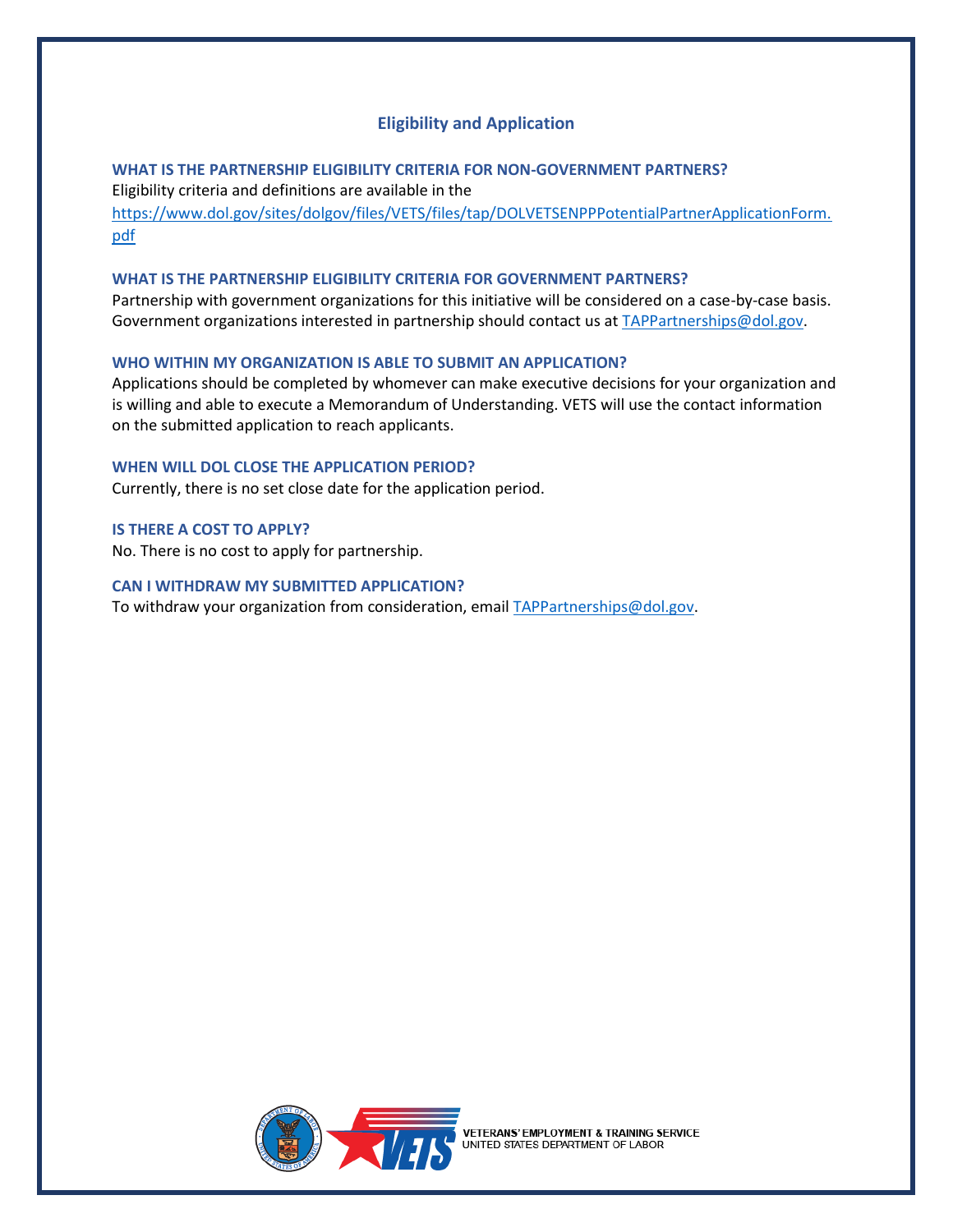## **Application Review/Selection**

### **HOW DOES VETS DECIDE WHICH NON-GOVERNMENT PARTNERS TO SELECT?**

VETS priority is to select partners that provide services on a large scale with large throughput. VETS will use the primary criteria of service categories, demonstrated geographical reach, to include international locations, and size to prioritize partner selection. For the full criteria list and definitions, see the [https://www.dol.gov/sites/dolgov/files/VETS/files/tap/DOLVETSENPPPotentialPartnerApplicationForm.](https://www.dol.gov/sites/dolgov/files/VETS/files/tap/DOLVETSENPPPotentialPartnerApplicationForm.pdf) [pdf.](https://www.dol.gov/sites/dolgov/files/VETS/files/tap/DOLVETSENPPPotentialPartnerApplicationForm.pdf)

### **HOW LONG CAN I EXPECT THE APPLICATION REVIEW PROCESS TO TAKE?**

Timing may vary on the application review process per each organization. DOL will work individually with each organization in the approval process.

### **IS THERE A DIFFERENT PROCEDURE FOR THE SELECTION OF FOR-PROFIT AND NON-PROFIT ORGANIZATIONS?**

No. VETS has the same selection process and will consider both for-profit and non-profit organizations.

### **HOW MANY PARTNERS WILL DOL ADD TO THE ENPP?**

VETS will open the application process and select partners that will improve employment-related outputs and outcomes for TSMs, and their spouses.

### **WILL I RECEIVE NOTIFICATION THAT MY APPLICATION IS RECEIVED?**

You will receive an email when VETS receives your application.

### **WHAT CAN I EXPECT IF MY ORGANIZATION IS SELECTED FOR PARTNERSHIP?**

DOL will notify eligible partners via email of their selection and provide onboarding information.

### **WHAT OCCURS IF MY ORGANIZATION IS NOT SELECTED TO SERVE AS A PARTNER?**

DOL will notify potential partners via email that they have not been selected at this time. These organizations will be provided with alternate opportunities to support transitioning service members, and their spouses.

### **CAN I REAPPLY IF MY ORGANIZATION IS NOT SELECTED?**

Organizations not selected will have the opportunity to reapply one calendar year after receiving notice of non-selection.

#### **WILL THERE BE MONETARY COMPENSATION OR SUPPORT FOR MY ORGANIZATION'S PARTNERSHIP?**

No, partnership with this initiative does not involve monetary compensation from the Department of Labor.



**VETERANS' EMPLOYMENT & TRAINING SERVICE** UNITED STATES DEPARTMENT OF LABOR